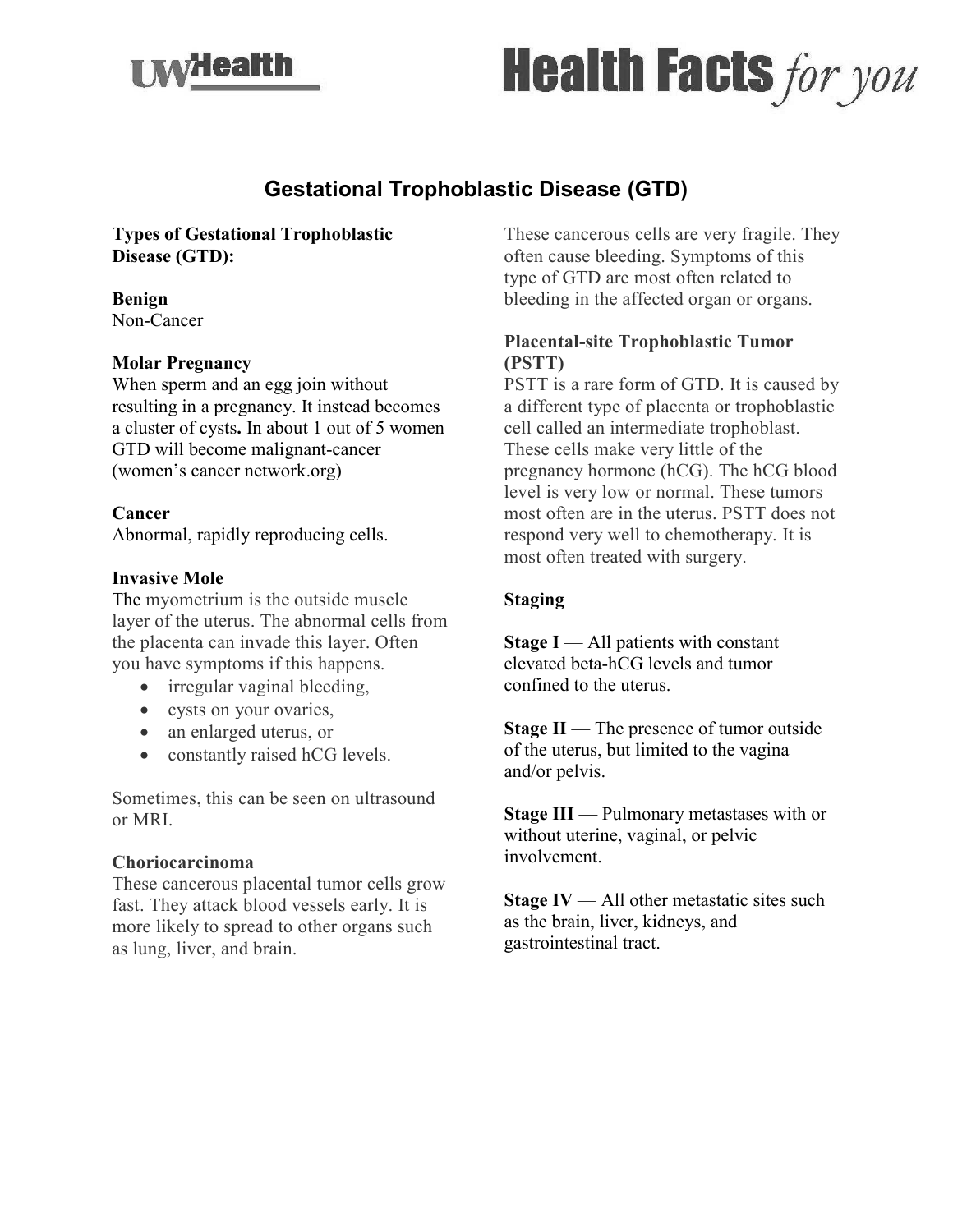| <b>Scores</b>                        |          |               | $\overline{2}$ | $\overline{\mathbf{4}}$ |
|--------------------------------------|----------|---------------|----------------|-------------------------|
| Age                                  | $<$ 40   | >40           |                |                         |
| <b>Antecedent pregnancy</b>          | Mole     | Abortion      | Term           |                         |
| <b>Interval months from index</b>    | $\leq 4$ | $4 - 7$       | $7 - 13$       | >13                     |
| pregnancy                            |          |               |                |                         |
| <b>Pretreatment Serum hCG</b>        | < 1000   | < 10,000      | < 100,000      | >100,000                |
| (IU/L)                               |          |               |                |                         |
| <b>Largest tumor size (including</b> |          | $3 - 5$ cm    | $>5$ cm        |                         |
| uterus)                              |          |               |                |                         |
| <b>Site of metastases</b>            | Lung     | Spleen/kidney | GI             | Liver/brain             |
| <b>Number of metastases</b>          |          | $1 - 4$       | $5 - 8$        | >8                      |
| <b>Previous failed chemotherapy</b>  |          |               | Single drug    | 2 or more               |
|                                      |          |               |                | drugs                   |

**Modified WHO prognostic scoring system as adapted by FIGO (International Federation (Gynecology and Obstetrics)**

Format for reporting to FIGO Annual Report: In order to stage and allot a risk factor score, a patient's diagnosis is allocated to a stage as represented by a roman numeral I, II, III, and IV. This is then separated by a colon from the sum of all the actual risk factor scores expressed in arabic numerals; e.g., stage 11:4, stage IV:9. This stage and score will be allotted for each patient. (Berkowtiz, R.S. & Goldstein, D.S.)